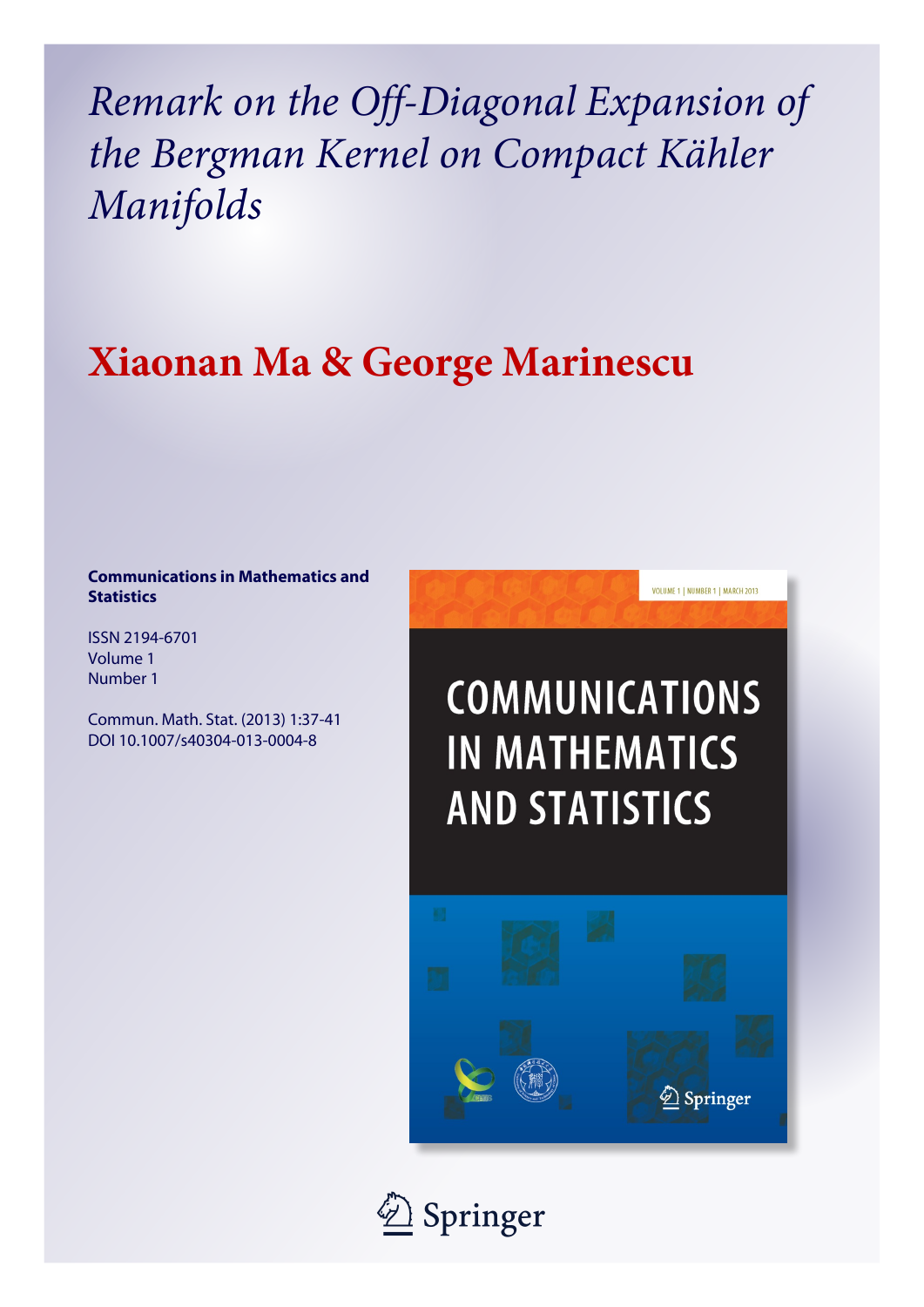**Your article is protected by copyright and all rights are held exclusively by School of Mathematical Sciences, University of Science and Technology of China and Springer-Verlag Berlin Heidelberg. This e-offprint is for personal use only and shall not be selfarchived in electronic repositories. If you wish to self-archive your article, please use the accepted manuscript version for posting on your own website. You may further deposit the accepted manuscript version in any repository, provided it is only made publicly available 12 months after official publication or later and provided acknowledgement is given to the original source of publication and a link is inserted to the published article on Springer's website. The link must be accompanied by the following text: "The final publication is available at link.springer.com".**

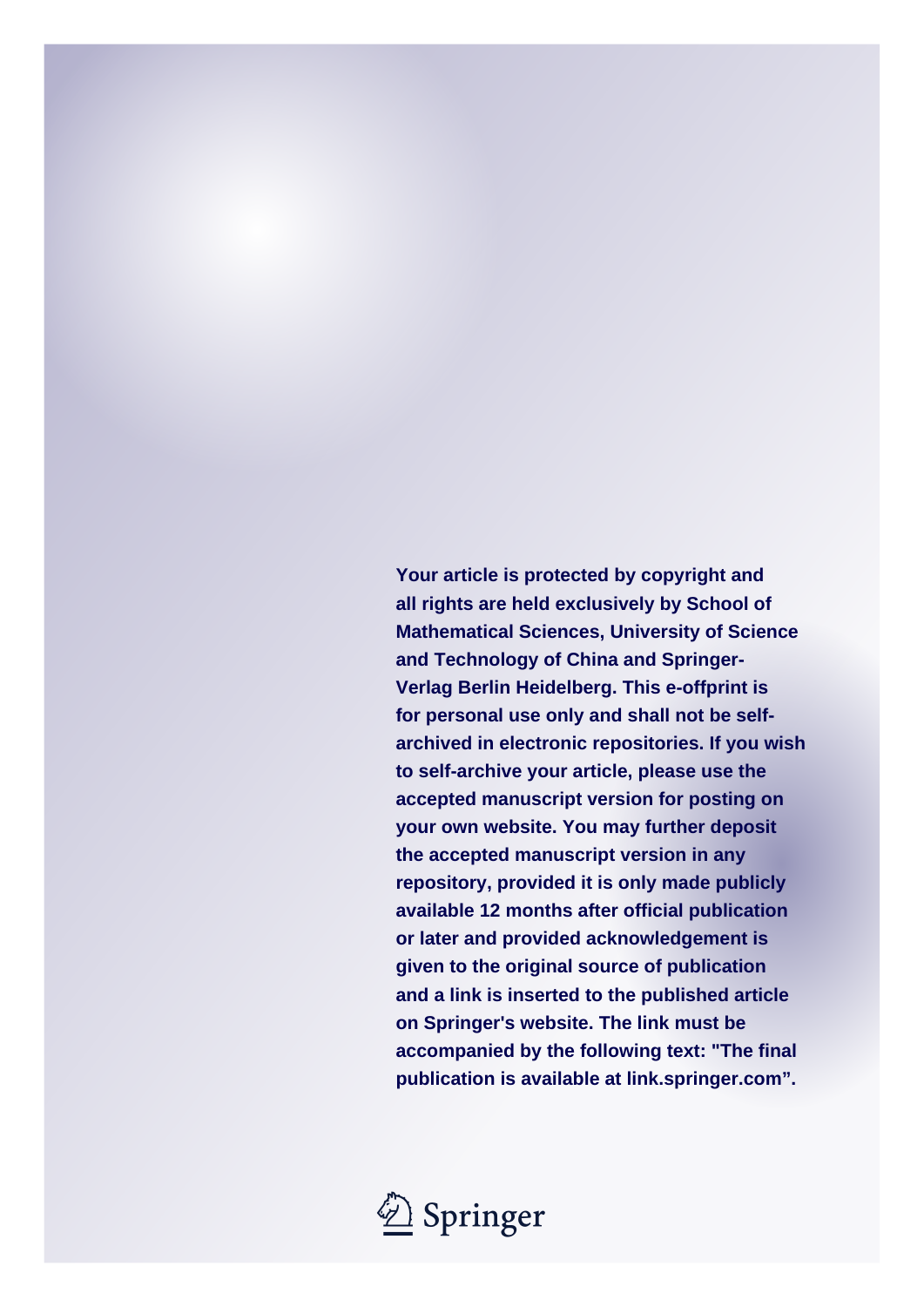Commun Math Stat (2013) 1:37–41 DOI 10.1007/s40304-013-0004-8

ORIGINAL ARTICLE

## **Remark on the Off-Diagonal Expansion of the Bergman Kernel on Compact Kähler Manifolds**

**Xiaonan Ma · George Marinescu**

Received: 25 February 2013 / Accepted: 26 February 2013 / Published online: 15 March 2013 © School of Mathematical Sciences, University of Science and Technology of China and Springer-Verlag Berlin Heidelberg 2013

**Abstract** In this short note, we compare our previous work on the off-diagonal expansion of the Bergman kernel and the preprint of Lu–Shiffman [\(arXiv:1301.2166\)](http://arxiv.org/abs/arXiv:1301.2166). In particular, we note that the vanishing of the coefficient of  $p^{-1/2}$  is implicitly contained in Dai–Liu–Ma's work (J. Differ. Geom. 72(1), 1–41, [2006](#page-6-0)) and was explicitly stated in our book (Holomorphic Morse inequalities and Bergman kernels. Progress in Math., vol. 254, [2007\)](#page-6-1).

**Keywords** Kähler manifold · Bergman kernel of a positive line bundle

**Mathematics Subject Classification (2010)** 53C55 · 53C21 · 53D50 · 58J60

In this short note we revisit the calculations of some coefficients of the off-diagonal expansion of the Bergman kernel from our previous work [\[4](#page-6-1), [5](#page-6-2)].

Let  $(X, \omega)$  be a compact Kähler manifold of dim<sub>C</sub>  $X = n$  with Kähler form  $\omega$ . Let  $(L, h^L)$  be a holomorphic Hermitian line bundle on *X*, and let  $(E, h^E)$  be a holomorphic Hermitian vector bundle on *X*. Let ∇*L*, ∇*<sup>E</sup>* be the holomorphic Hermitian connections on  $(L, h^L)$ ,  $(E, h^E)$  with curvatures  $R^L = (\nabla^L)^2$ ,  $R^E = (\nabla^E)^2$ , respectively. We assume that  $(L, h^L, \nabla^L)$  is a prequantum line bundle, i.e.,  $\omega = \frac{\sqrt{-1}}{2\pi} R^L$ .

 $X. Ma (\boxtimes)$ 

G. Marinescu

G. Marinescu

Institute of Mathematics 'Simion Stoilow', Romanian Academy, Bucharest, Romania

UFR de Mathématiques, Université Paris Diderot - Paris 7, Case 7012, 75205 Paris Cedex 13, France e-mail: [ma@math.jussieu.fr](mailto:ma@math.jussieu.fr)

Mathematisches Institut, Universität zu Köln, Weyertal 86-90, 50931 Köln, Germany e-mail: [gmarines@math.uni-koeln.de](mailto:gmarines@math.uni-koeln.de)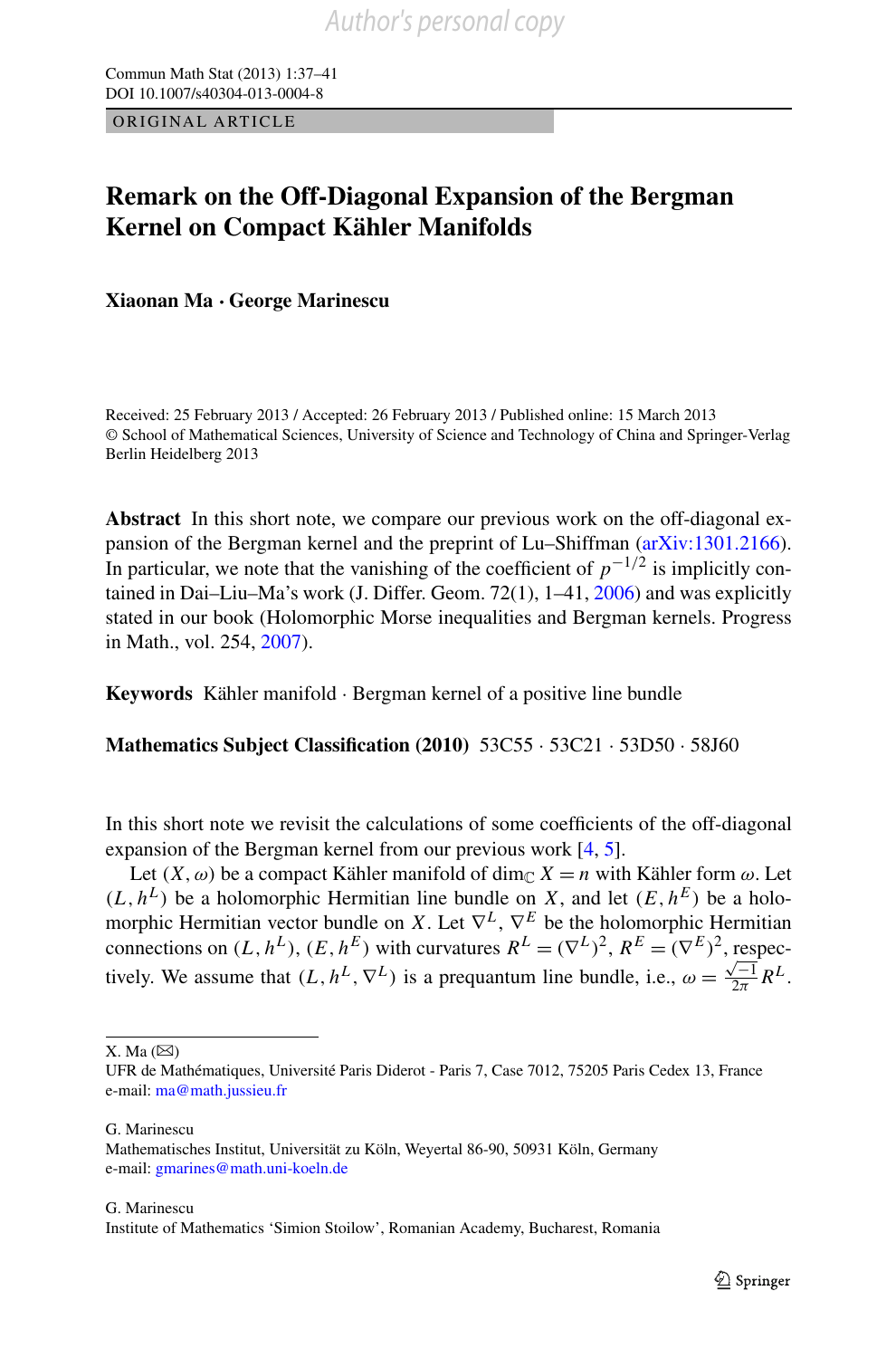Let  $P_p(x, x')$  be the Bergman kernel of  $L^p \otimes E$  with respect to  $h^L, h^E$  and the Riemannian volume form  $dv_X = \omega^n/n!$ . This is the integral kernel of the orthogonal projection from  $\mathcal{C}^{\infty}(X, L^p \otimes E)$  to the space of holomorphic sections  $H^0(X, L^p \otimes E)$ (cf. [\[4](#page-6-1), §4.1.1]).

We fix  $x_0 \in X$ . We identify the ball  $B^{T_{x_0}X}(0, \varepsilon)$  in the tangent space  $T_{x_0}X$  to the ball  $B^X(x_0, \varepsilon)$  in *X* by the exponential map (cf. [[4,](#page-6-1) §4.1.3]). For  $Z \in B^{T_{x_0}X}(0, \varepsilon)$ we identify  $(L_Z, h_Z^L)$ ,  $(E_Z, h_Z^E)$  to  $(L_{x_0}, h_{x_0}^L)$ ,  $(E_{x_0}, h_{x_0}^E)$  by parallel transport with respect to the connections  $\nabla^L$ ,  $\nabla^E$  along the curve  $\gamma_Z : [0, 1] \ni u \to \exp_{x_0}^X (uZ)$ . Then  $P_p(x, x')$  induces a smooth section  $(Z, Z') \mapsto P_{p,x_0}(Z, Z')$  of  $\pi^* \text{End}(E)$ over  $\{(Z, Z') \in TX \times_X TX : |Z|, |Z'| < \varepsilon\}$ , which depends smoothly on  $x_0$ , with  $\pi$ : *TX* ×*x TX* → *X* the natural projection. If  $dv_{TX}$  is the Riemannian volume form on  $(T_{x_0}X, g^{T_{x_0}X})$ , there exists a smooth positive function  $\kappa_{x_0}: T_{x_0}X \to \mathbb{R}$ , defined by

<span id="page-3-1"></span>
$$
dv_X(Z) = \kappa_{x_0}(Z) dv_{TX}(Z), \quad \kappa_{x_0}(0) = 1.
$$
 (1)

<span id="page-3-0"></span>For  $Z \in T_{x_0} X \cong \mathbb{R}^{2n}$ , we denote  $z_j = Z_{2j-1} + \sqrt{-1}Z_{2j-1}$  its complex coordinates, and set

$$
\mathscr{P}(Z, Z') = \exp\left(-\frac{\pi}{2} \sum_{i=1}^{n} (|z_i|^2 + |z'_i|^2 - 2z_i \overline{z}'_i) \right).
$$
 (2)

The near off-diagonal asymptotic expansion of the Bergman kernel in the form established [[4,](#page-6-1) Theorem 4.1.24] is the following.

**Theorem 1** *Given*  $k, m' \in \mathbb{N}, \sigma > 0$ , *there exists*  $C > 0$  *such that if*  $p \ge 1, x_0 \in X$ , *Z*,  $Z' \in T_{x_0}X$ ,  $|Z|, |Z'| \le \sigma/\sqrt{p}$ ,

$$
\left|\frac{1}{p^n}P_p(Z, Z') - \sum_{r=0}^k \mathscr{F}_r(\sqrt{p}Z, \sqrt{p}Z')\kappa^{-\frac{1}{2}}(Z)\kappa^{-\frac{1}{2}}(Z')p^{-\frac{r}{2}}\right|_{\mathscr{C}^{m'}(X)} \leq C p^{-\frac{k+1}{2}}.
$$
\n(3)

where  $\mathscr{C}^{m'}(X)$  is the  $\mathscr{C}^{m'}$ -norm with respect to the parameter  $x_0,$ 

<span id="page-3-3"></span><span id="page-3-2"></span>
$$
\mathscr{F}_r(Z, Z') = J_r(Z, Z') \mathscr{P}(Z, Z'),\tag{4}
$$

*J<sub>r</sub>*(*Z*, *Z*<sup> $′$ </sup>) ∈ End(*E*)<sub>*x*0</sub> *are polynomials in Z*, *Z*<sup> $′$ </sup> *with the same parity as r and*  $\deg J_r(Z, Z') \leqslant 3r$ , whose coefficients are polynomials in  $R^{TX}$  (the curvature of the *Levi-Civita connection on*  $TX$ ),  $R^E$  *and their derivatives of order*  $\le r - 2$ .

*Remark* 2 For the above properties of  $J_r(Z, Z')$  see [\[4](#page-6-1), Theorem 4.1.21 and end of §4.1.8]. They are also given in [[2,](#page-6-0) Theorem 4.6, (4.107) and (4.117)]. Moreover, by [\[4](#page-6-1), (1.2.19) and (4.1.28)], *κ* has a Taylor expansion with coefficients the derivatives of  $R^{TX}$ . As in [\[4](#page-6-1), (4.1.101)] or [[5,](#page-6-2) Lemma 3.1 and (3.27)] we have

$$
\kappa(Z)^{-1/2} = 1 + \frac{1}{6} \text{Ric}(z, \overline{z}) + \mathcal{O}(|Z|^3) = 1 + \frac{1}{3} R_{\ell \overline{k} k \overline{q}} z_{\ell} \overline{z}_q + \mathcal{O}(|Z|^3). \tag{5}
$$

Note that a more powerful result than the near-off diagonal expansion from Theorem [1](#page-3-0) holds. Namely, by [\[2](#page-6-0), Theorem 4*.*18 ] and [[4,](#page-6-1) Theorem 4.2.1], the full offdiagonal expansion of the Bergman kernel holds (even for symplectic manifolds),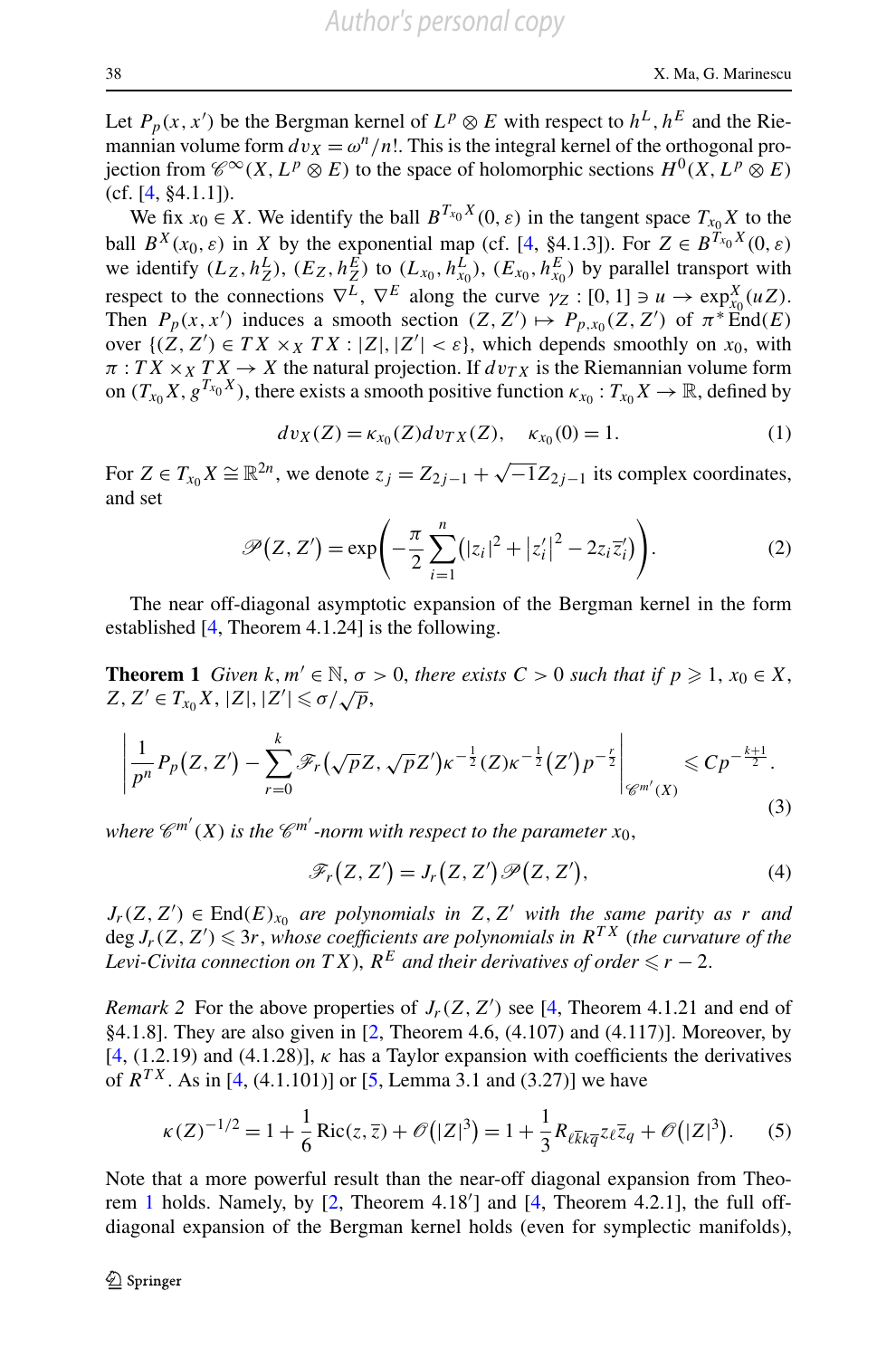<span id="page-4-0"></span>i.e., an analogous result to [\(3](#page-3-1)) for  $|Z|, |Z'| \le \varepsilon$ . This appears naturally in the proof of the diagonal expansion of the Bergman kernel on orbifolds in  $[2, (5.25)]$  $[2, (5.25)]$  or  $[4, 6.25]$  $[4, 6.25]$ (5.4.14), (5.4.23)].

**Proposition 3** *The coefficient*  $\mathcal{F}_1$  *vanishes identically:*  $\mathcal{F}_1(Z, Z') = 0$  *for all*  $Z, Z'$ . *Therefore the coefficient of*  $p^{-1/2}$  *in the expansion of*  $p^{-n}P_p(p^{-1/2}Z, p^{-1/2}Z')$  *vanishes, so the latter converges to*  $\mathscr{F}_0(Z, Z')$  *at rate*  $p^{-1}$  *as*  $p \to \infty$ .

*Proof* This is [\[4,](#page-6-1) Remark 4.1.26] or [\[5](#page-6-2), (2.19)], see also [[2,](#page-6-0) (4.107), (4.117), (5.4)].  $\Box$ 

When  $E = \mathbb{C}$  with trivial metric, the vanishing of  $\mathscr{F}_1$  was recently rediscovered in [\[3](#page-6-3), Theorem 2.1]  $(b_1(u, v) = 0$  therein). In [3] an equivalent formulation [\[6](#page-6-4)] of the expansion  $(3)$  $(3)$  is used, based on the analysis of the Szegö kernel from [[1\]](#page-6-5). In [\[3](#page-6-3), Theorem 2.1] further off-diagonal coefficients  $\mathscr{F}_2$ ,  $\mathscr{F}_3$ ,  $\mathscr{F}_4$  are calculated in the *K*-coordinates. From [\[5](#page-6-2), (3.22)], we see that the usual normal coordinates are *K*coordinates up to order at least 3. This shows that the vanishing of  $\mathcal{F}_1$  given by Propo-sition [3](#page-4-0) implies the vanishing of  $b_1$  calculated with the help of in *K*-coordinates. We wish to point out that we calculated in [\[5](#page-6-2)] the coefficients  $\mathscr{F}_1,\ldots,\mathscr{F}_4$  on the diag-onal, using the off-diagonal expansion ([3\)](#page-3-1) and evaluating  $\mathcal{F}_r$  for  $Z = Z' = 0$ . Thus, off-diagonal formulas for  $\mathscr{F}_1, \ldots, \mathscr{F}_4$  are implicitly contained in [[5\]](#page-6-2). We show below how the coefficient  $\mathcal{F}_2$  can be calculated in the framework of [\[5\]](#page-6-2).

<span id="page-4-2"></span>We use the notation in [\[5](#page-6-2), (3.6)], then  $r = 8R_{m\overline{q}q\overline{m}}$  is the scalar curvature.

**Proposition 4** *The coefficient*  $J_2$  *in* ([4\)](#page-3-2) *is given by* 

<span id="page-4-1"></span>
$$
J_2(Z, Z') = -\frac{\pi}{12} R_{k\overline{m}\ell\overline{q}} (z_k z_\ell \overline{z}_m \overline{z}_q + 6 z_k z_\ell \overline{z}'_m \overline{z}'_q - 4 z_k z_\ell \overline{z}_m \overline{z}'_q - 4 z_k z'_\ell \overline{z}'_m \overline{z}'_q + z'_k z'_\ell \overline{z}'_m \overline{z}'_q) - \frac{1}{3} R_{k\overline{m}q\overline{q}} (z_k \overline{z}_m + z'_k \overline{z}'_m) + \frac{1}{8\pi} \mathbf{r} + \frac{1}{\pi} R_{q\overline{q}}^E - \frac{1}{2} (z_\ell \overline{z}_q - 2 z_\ell \overline{z}'_q + z'_\ell \overline{z}'_q) R_{\ell\overline{q}}^E.
$$
 (6)

*Remark 5* Setting  $Z = Z' = 0$  in ([6\)](#page-4-1) we obtain the coefficient  $b_1(x_0) = J_2(0, 0) =$  $\frac{1}{8\pi}$ *r* +  $\frac{1}{\pi}$   $R_{q\overline{q}}^{E}$  of *p*<sup>−1</sup> of the (diagonal) expansion of  $p^{-n}P_p(x_0, x_0)$ , cf. [[4,](#page-6-1) Theorem 4.1.2].

Moreover, in order to obtain the coefficient of  $p^{-1}$  in the expansion ([3\)](#page-3-1) we multiply  $\mathscr{F}_2(\sqrt{p}Z, \sqrt{p}Z')$  to the expansion of  $\kappa(Z)^{-1/2}\kappa(Z')^{-1/2}$  with respect to the variable  $\sqrt{p}Z$  obtained from [\(5](#page-3-3)). If  $E = \mathbb{C}$  the result is a polynomial which is the sum of a homogeneous polynomial of order four and a constant, similar to [\[3](#page-6-3)].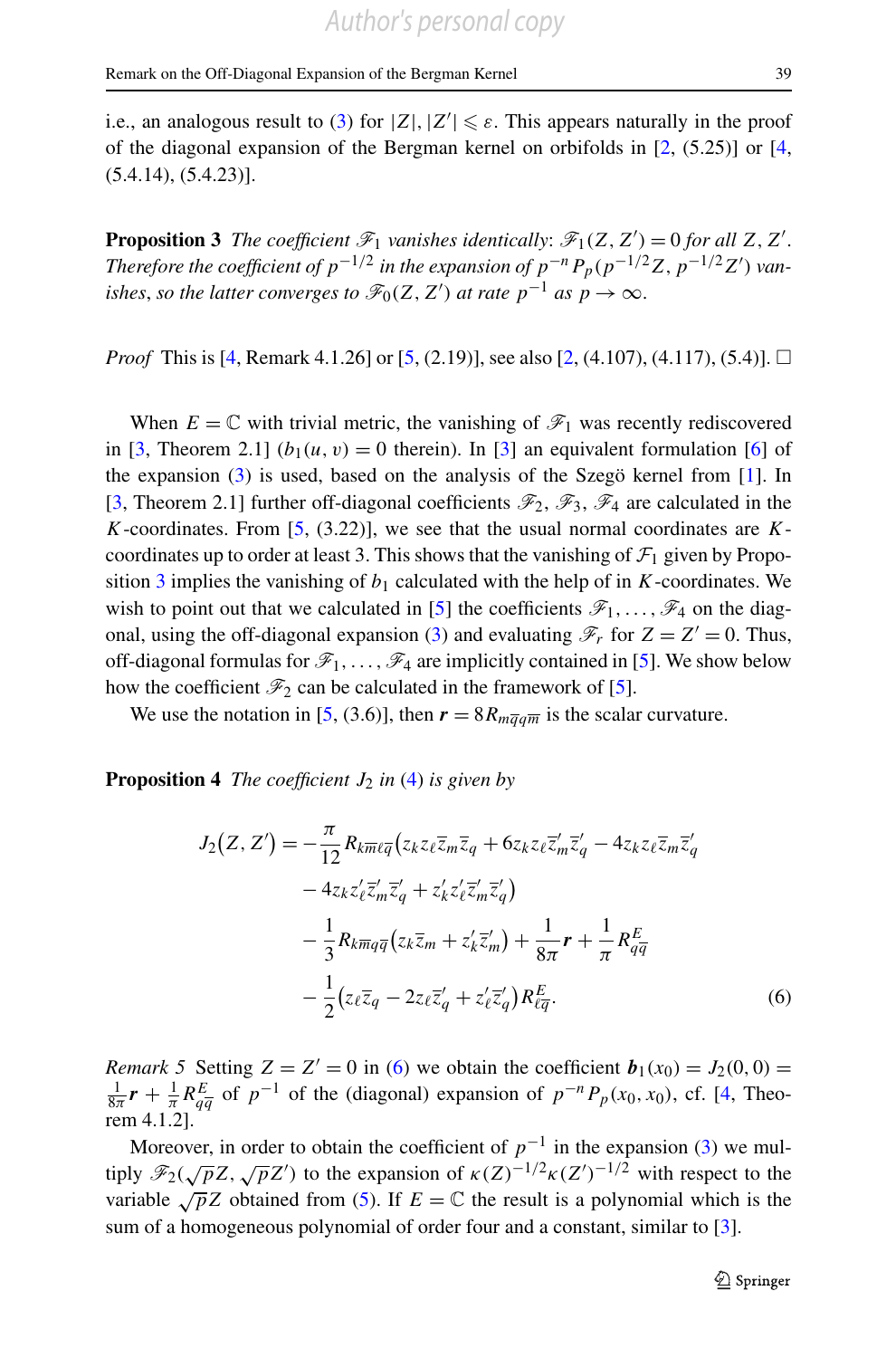#### *Proof of Proposition [4](#page-4-2)* Set

<span id="page-5-1"></span>
$$
b_i = -2\frac{\partial}{\partial z_i} + \pi \overline{z}_i, \quad b_i^+ = 2\frac{\partial}{\partial \overline{z}_i} + \pi z_i, \quad \mathscr{L} = \sum_{i=1}^n b_i b_i^+,
$$
  

$$
\widetilde{O}_2 = \frac{b_m b_q}{48\pi} R_{k\overline{m}\ell\overline{q}} z_k z_l + \frac{b_q}{3\pi} R_{\ell\overline{k}k\overline{q}} z_\ell - \frac{b_q}{12} R_{k\overline{m}\ell\overline{q}} z_k z_\ell \overline{z}'_m.
$$
 (7)

By  $[4, (4.1.107)]$  $[4, (4.1.107)]$  or  $[5, (2.19)]$  $[5, (2.19)]$  $[5, (2.19)]$ , we have

<span id="page-5-2"></span><span id="page-5-0"></span>
$$
\mathscr{F}_{2,x_0} = -\mathscr{L}^{-1}\mathscr{P}^\perp\mathcal{O}_2\mathscr{P} - \mathscr{P}\mathcal{O}_2\mathscr{L}^{-1}\mathscr{P}^\perp.
$$
\n(8)

By  $[5, (4.1a), (4.7)]$  $[5, (4.1a), (4.7)]$  we have

$$
(\mathcal{L}^{-1}\mathcal{P}^{\perp}\mathcal{O}_{2}\mathcal{P})(Z,Z') = (\mathcal{L}^{-1}\mathcal{O}_{2}\mathcal{P})(Z,Z') = \left\{\widetilde{\mathcal{O}_{2}} + \frac{b_{q}}{4\pi}R_{\ell\overline{q}}^{E}z_{\ell}\right\}\mathcal{P}(Z,Z').
$$
\n(9)

By the symmetry properties of the curvature [[5,](#page-6-2) Lemma 3.1] we have

$$
R_{k\overline{m}\ell\overline{q}} = R_{\ell\overline{m}k\overline{q}} = R_{k\overline{q}\ell\overline{m}} = R_{\ell\overline{q}k\overline{m}}, \quad \overline{R_{k\overline{m}\ell\overline{q}}} = R_{m\overline{k}q\overline{\ell}}, \qquad \left(R_{k\overline{q}}^E\right)^* = R_{q\overline{k}}^E. \tag{10}
$$

We use throughout that  $[g(z, \overline{z}), b_j] = 2 \frac{\partial}{\partial z_j} g(z, \overline{z})$  for any polynomial  $g(z, \overline{z})$  (cf. [\[5](#page-6-2),  $(1.7)$ ]). Hence from  $(10)$  $(10)$ , we get

$$
b_q R_{k\overline{k}\ell\overline{q}} z_\ell = R_{k\overline{k}\ell\overline{q}} z_\ell b_q - 2R_{k\overline{k}q\overline{q}},
$$
  
\n
$$
b_q R_{k\overline{m}\ell\overline{q}} z_k z_\ell = -4R_{k\overline{m}q\overline{q}} z_k + R_{k\overline{m}\ell\overline{q}} z_k z_\ell b_q,
$$
  
\n
$$
b_m b_q R_{k\overline{m}\ell\overline{q}} z_k z_l = R_{k\overline{m}\ell\overline{q}} z_k z_l b_m b_q - 8R_{k\overline{k}\ell\overline{q}} z_\ell b_q + 8R_{m\overline{m}q\overline{q}}.
$$
\n(11)

Thus from  $(7)$  $(7)$  and  $(11)$  $(11)$ , we get

<span id="page-5-3"></span>
$$
\widetilde{O}_2 = \frac{1}{48\pi} R_{k\overline{m}\ell\overline{q}} z_k z_l (b_m - 4\pi \overline{z}'_m) b_q + \frac{1}{6\pi} R_{k\overline{k}\ell\overline{q}} z_\ell b_q - \frac{1}{2\pi} R_{m\overline{m}q\overline{q}} + \frac{1}{3} R_{k\overline{m}q\overline{q}} z_k \overline{z}'_m.
$$
\n(12)

Now,  $(b_i \mathcal{P})(Z, Z') = 2\pi (\bar{z}_i - \bar{z}'_i) \mathcal{P}(Z, Z')$ , see [[4,](#page-6-1) (4.1.108)] or [[5,](#page-6-2) (4.2)]. Therefore

$$
(\widetilde{O}_2 \mathscr{P})(Z, Z') = \left[\frac{\pi}{12} R_{k\overline{m}\ell\overline{q}} z_k z_l (\overline{z}_m - 3\overline{z}'_m)(\overline{z}_q - \overline{z}'_q) + \frac{1}{3} R_{k\overline{k}\ell\overline{q}} z_\ell (\overline{z}_q - \overline{z}'_q) - \frac{1}{2\pi} R_{m\overline{m}q\overline{q}} + \frac{1}{3} R_{k\overline{m}q\overline{q}} z_k \overline{z}'_m \right] \mathscr{P}(Z, Z')
$$
  

$$
= \left[\frac{\pi}{12} R_{k\overline{m}\ell\overline{q}} z_k z_\ell (\overline{z}_m - 3\overline{z}'_m)(\overline{z}_q - \overline{z}'_q) + \frac{1}{3} R_{k\overline{m}q\overline{q}} z_k \overline{z}_m - \frac{1}{2\pi} R_{m\overline{m}q\overline{q}} \right] \mathscr{P}(Z, Z').
$$
 (13)

**◯** Springer